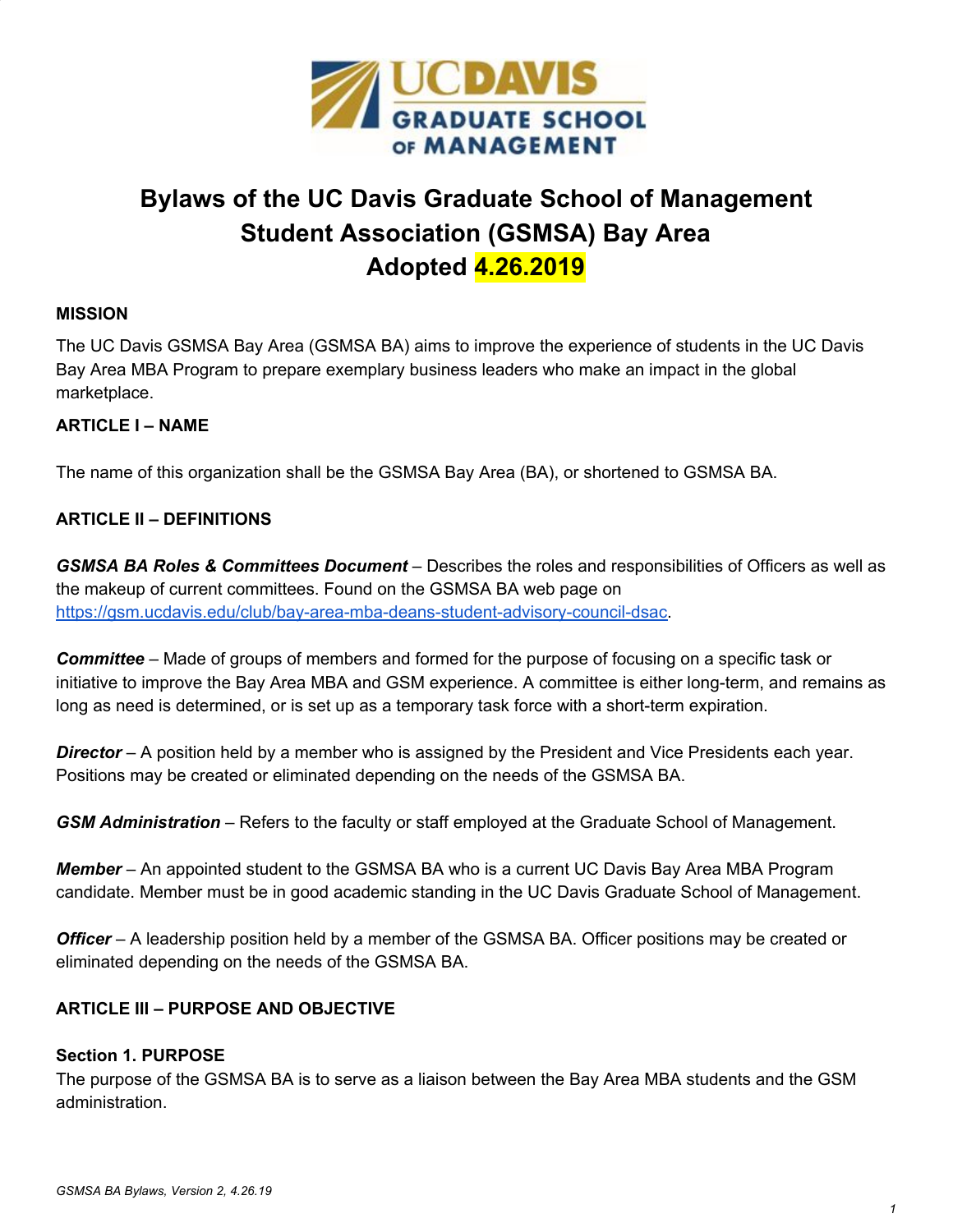#### **Section 2. OBJECTIVE**

The objective of the GSMSA BA is to act as a strategic advisory board to the deans and administration with the intentions of (a) improving the quality, value, and community of the Bay Area MBA Program, and (b) providing a platform for the discussion and action around issues of student concern.

Additionally, GSMSA BA seeks to grow the value of the GSM in the US and abroad by finding ways to increase the value proposition of the school, and in turn its candidates, for prospective students and potential employers.

#### **Section 3. COLLABORATIVE DUTIES**

- a. Representation of the Bay Area MBA student body at meetings held by the GSM administration.
- b. Representation at meetings requested by, or worked on, in collaboration with the GSM Student Association (Full-Time, Sacramento, MPAc and MSBA); and Graduate School of Management Alumni Association (GSMAA);
- c. Representation at GSM-sponsored events and activities.

#### **ARTICLE IV – MEMBERSHIP**

#### **Section 1. ELIGIBILITY**

Membership is limited to UC Davis Bay Area MBA students who are currently enrolled and in good academic standing at the UC Davis Graduate School of Management.

#### **Section 2. COMPOSITION**

Student membership is generally comprised of twelve students, each appointed for the duration of their MBA program. Composition generally includes four students from the first-year entering class, four students from the second-year class, and four students from the third-year class, which may include fourth-year students (or those serving for a quarter or two beyond their graduation) who are able to complete a full term. The composition may change year after year at the discretion of the current members.

## **Section 3. APPOINTMENT**

Appointment to the GSMSA BA occurs as follows:

- a. Interested first-year students submit their intent to serve during the fall quarter. Students are required to submit a current résumé and complete an application. Those who are on academic probation or conditionally admitted are not eligible to apply.
- b. Applicants are interviewed and selected by current GSMSA BA members in the fall quarter.
- c. Member selections are submitted to the Assistant Dean for Student Affairs to approve their academic standing before they are appointed.
- d. Selected applicants are notified of appointment by the GSMSA BA President and are asked to commit to serving for the full duration (or remainder) of their MBA program. They are also asked to accept all responsibilities as outlined in the *GSMSA BA Bylaws* and the *GSMSA BA Roles & Committees* document.
- e. If a student declines the appointment, first an offer may be extended to another applicant who is fit for candidacy. If there are no other viable candidates, the GSMSA BA has the discretion to recruit members from other cohorts or proceed without full membership. The current president retains the power to postpone further interviews to winter quarter.
- f. GSMSA BA reserves the right at the beginning of any member appointment time to pass the appointment process to the GSM Administration.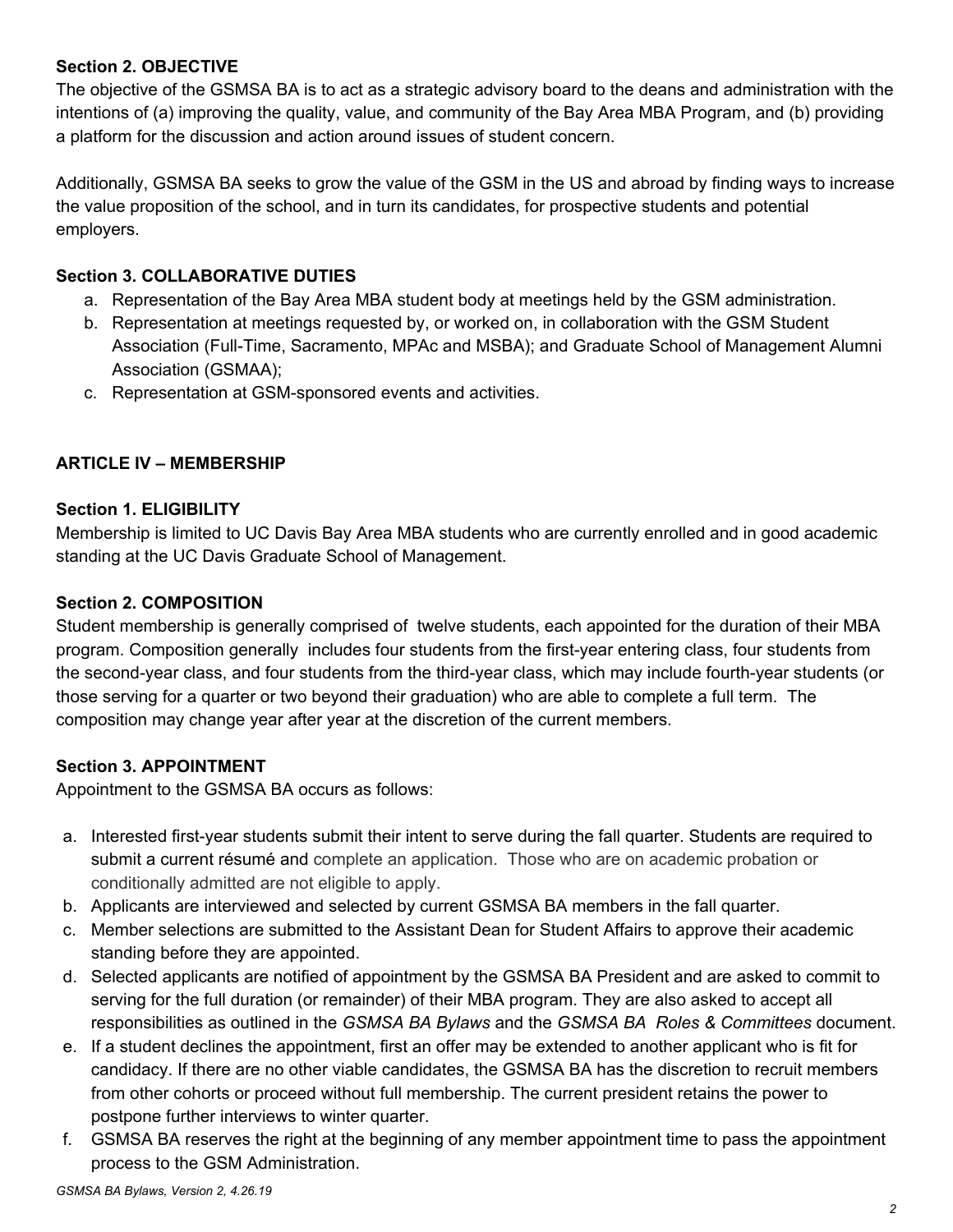g. New student appointments will be announced and effective at the start of the winter quarter.

## **Section 4. GENERAL MEMBER RESPONSIBILITIES**

The general responsibilities of all GSMSA BA members include:

- a. Advocate for (where appropriate) and represent the views and interests of the Bay Area MBA student body.
- b. Solicit and share student opinions and ideas for improving programs and services.
- c. Attend all the GSMSA BA Administration and Committee meetings
- d. Respond to issues raised by the Administration
- e. Participate in the Bay Area MBA Signature Event planning team and any projects, initiatives or directives led by the President, Vice Presidents or Directors..
- f. Represent the GSM at one or more community, outreach or networking events each quarter.

## **Section 5. REMOVAL**

A member may be removed under the below circumstances, at the discretion of the President and Assistant Dean for Student Affairs. However, members may be removed for personnel reasons by the President.

- a. Failure to attend three or more quarterly Administration and/or Committee meetings annually without reasonable notice to the President.
- b. Failure to remain in good academic standing throughout the MBA program.
- c. Failure to adhere to all other the general responsibilities as laid out in *Article IV, Section 4.*

Once a member is removed a replacement member shall be appointed following the procedures above in *Article IV, Section 3* and shall serve for the remainder of the vacated member's term.

## **ARTICLE V – OFFICERS AND RESPONSIBILITIES**

## **Section 1. COMPOSITION OF OFFICERS:**

The GSMSA BA shall have officers specified as follows:

- a. one President, at least a second-year student
- b. one Vice President, External Affairs, at least a second-year student
- c. one Vice President, Internal Affairs, at least a second year student
- d. one Director of Academic Affairs, all members are eligible
- e. one Director of Student Affairs, all members are eligible
- f. one Director of Marketing & Communications, all members are eligible
- g. one Director of Signature Event, at least a second-year student
- h. one Director of Student Activities & Club Liaison, all members are eligible
- i. one Director of Professional and Career Development, all members are eligible

The GSMSA BA has the right to add or remove officers as it sees fit in order to meet its needs. The change will typically occur in the transition period during the Spring quarter of every year.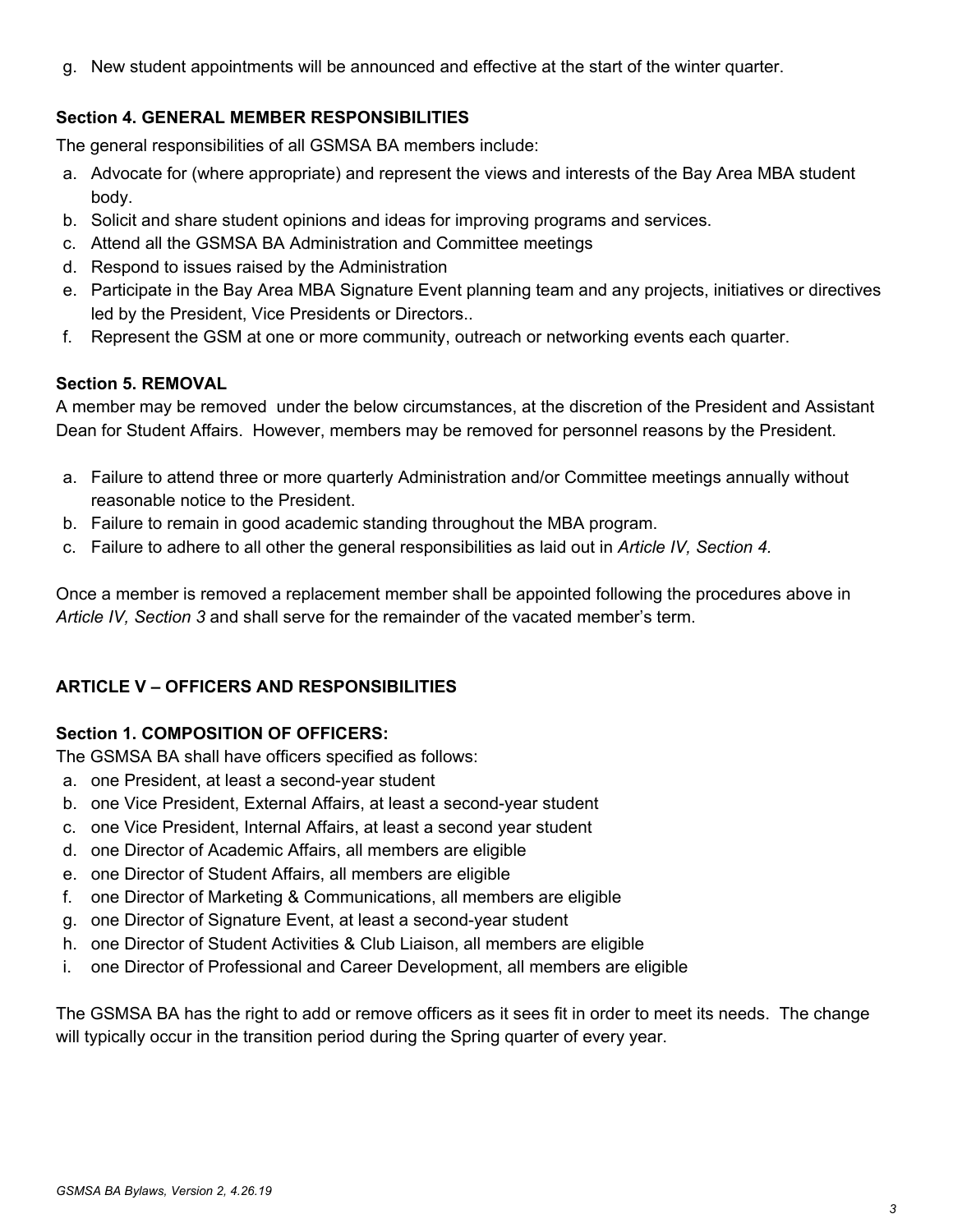## **Section 2: SPECIFIC OFFICER RESPONSIBILITIES**

Each officer's roles and responsibilities are found on the GSMSA BA website ([https://gsm.ucdavis.edu/club/bay-area-mba-deans-student-advisory-council-dsac\)](https://gsm.ucdavis.edu/club/bay-area-mba-deans-student-advisory-council-dsac). These duties may change as special projects, initiatives and directives are formed at the discretion of the President.

Each officer term is for one academic year (Summer to Spring quarter). GSMSA BA members graduating before the Spring quarter are eligible to become officers so long as they can serve three of the four quarters (Summer to Winter quarter). The responsibilities of the vacated position are defaulted to the President, who may appoint a successor for the Spring quarter.

## **Section 3. GENERAL OFFICER RESPONSIBILITIES**

The general responsibilities of all GSMSA BA officers include:

- a. Oversee the responsibilities of the respective role to deliver enriching services or events within scope, on time, and under budget; support each other when needed
- b. Display the utmost professionalism and superior customer service when interacting with other GSM students and external parties
- c. Maintain and upload records to the Google team drive for succession planning
- d. Update progress and raise issues to the President in a timely manner

## **ARTICLE VI – ELECTION OF OFFICERS**

#### **Section 1. ROLE TRANSITIONS**

The GSMSA BA roles transition process is as follows:

The role assignments will occur on a yearly basis according to the following timeline:

- a. Fall/Winter Quarter
	- i. Select and onboard first-year members
- b. Spring Quarter
	- i. President/Vice Presidents election
	- ii. Remainder of roles assigned after election
	- iii. Self-nomination period:
		- 1. Note: President/Vice Presidents will assign roles.
		- 2. President and Vice Presidents will select a person for the position only if more than one person applies (if only one person applies, they are given that position by default)
- c. Summer quarter
	- i. New roles begin service
	- ii. Incoming Director of Signature Event will shadow current Director of Signature Event until fall , then take over for the following year

## **Section 2. ELECTION COORDINATION**

The outgoing President and Vice Presidents will be responsible for coordination of the GSMSA BA officer elections. The outgoing President may coordinate the process alone, with the help of the GSMSA BA officers, or with the help of appointed members.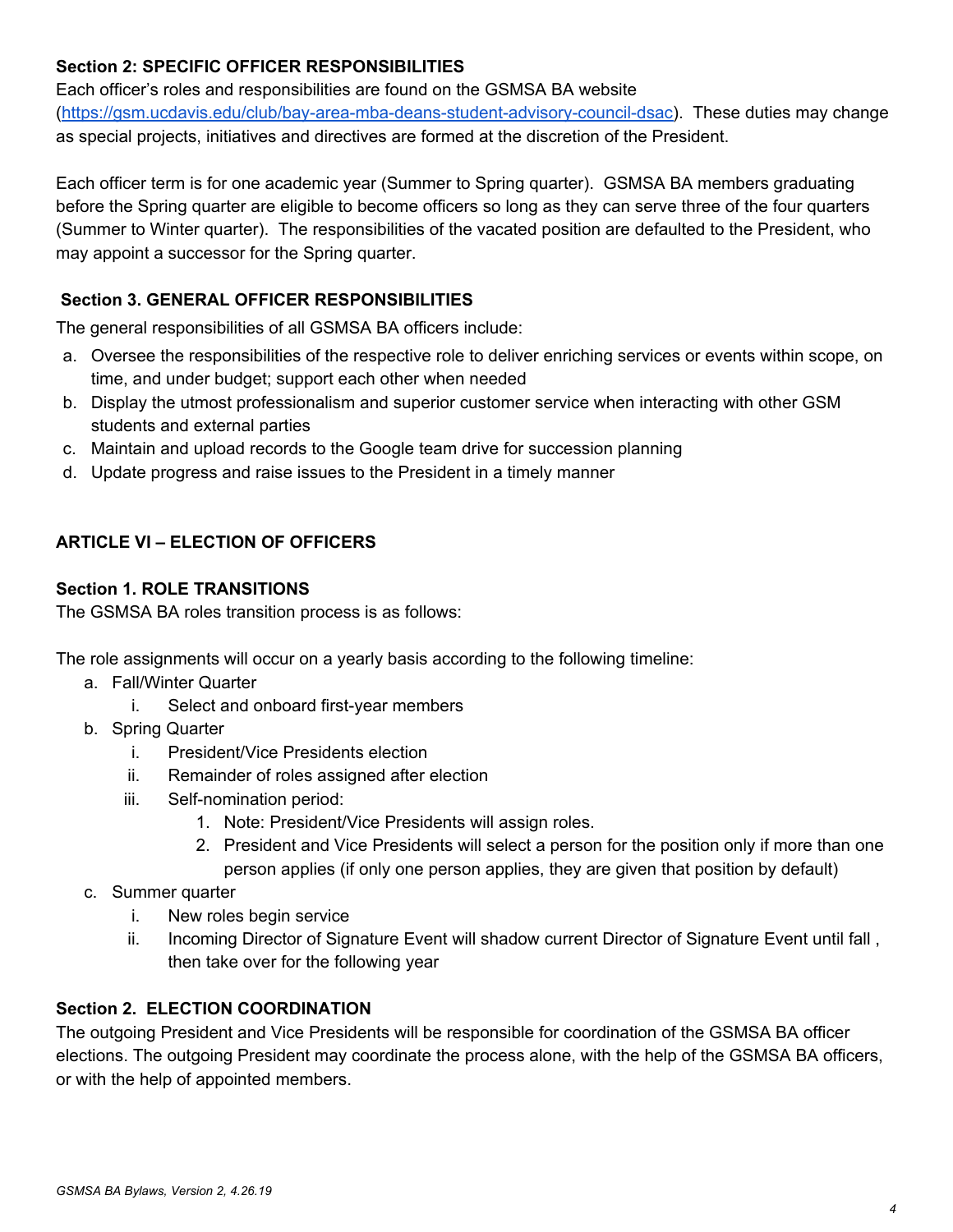#### **ARTICLE VII – OFFICER TERM LIMITS, REPLACEMENT, AND REMOVAL**

#### **Section 1. RE-ELECTION ELIGIBILITY**

All officers can be re-elected to a second term in office. Once the second term has been completed, the officer is no longer an eligible candidate for that office.

#### **Section 3. PARTIAL TERMS OF OFFICERS**

Members appointed or elected at a time other than the start of Summer quarter will serve the remainder of that year which will not be counted as a complete term with respect to the two term limit.

#### **Section 4. REPLACEMENT OF OFFICERS**

Candidates should run for the GSMSA BA offices only if certain of being able to serve three out of four quarters of the full term. Unforeseen circumstances may arise, however, and these officers can be replaced if the GSMSA BA determines it is necessary.

#### **Section 5. REPLACEMENT OF OFFICERS**

If the President cannot fulfill the duties of the office, the below succession plan shall go into effect:

- Vice President, External Affairs
- Vice President, Internal Affairs
- Director of Student Affairs
- Director of Academic Affairs
- Director of Marketing and Communications
- Director of Professional and Career Development
- Director of Signature Event

The GSMSA BA may hold a new election as specified above for vacated position, or the duties of the office may be passed to another officer, as determined by a two-thirds majority vote of the then-current members. The officer serving as the new President may retain the duties of the previous Officer position, or a replacement can be elected.

## **ARTICLE VIII – COMMITTEES STRUCTURE**

#### **Section 1. COMMITTEE TYPES**

There shall be two basic types of committees; standing (long-term) and task force (short-term). The GSMSA-BA shall charter standing committees at the beginning of fall quarter. Task Force committees may be chartered at the discretion of any GSMSA BA member at any time.

#### **Section 2. STANDING COMMITTEES**

Standing committees shall be chartered for an entire academic year and longer. Members desiring to be appointed chairperson of a standing committee shall make application to the GSMSA-BA. The President and Vice Presidents shall review applications and select the best-qualified chairperson. The committee chairperson shall provide for all direction, including recruitment of members, specific goals, and required reports.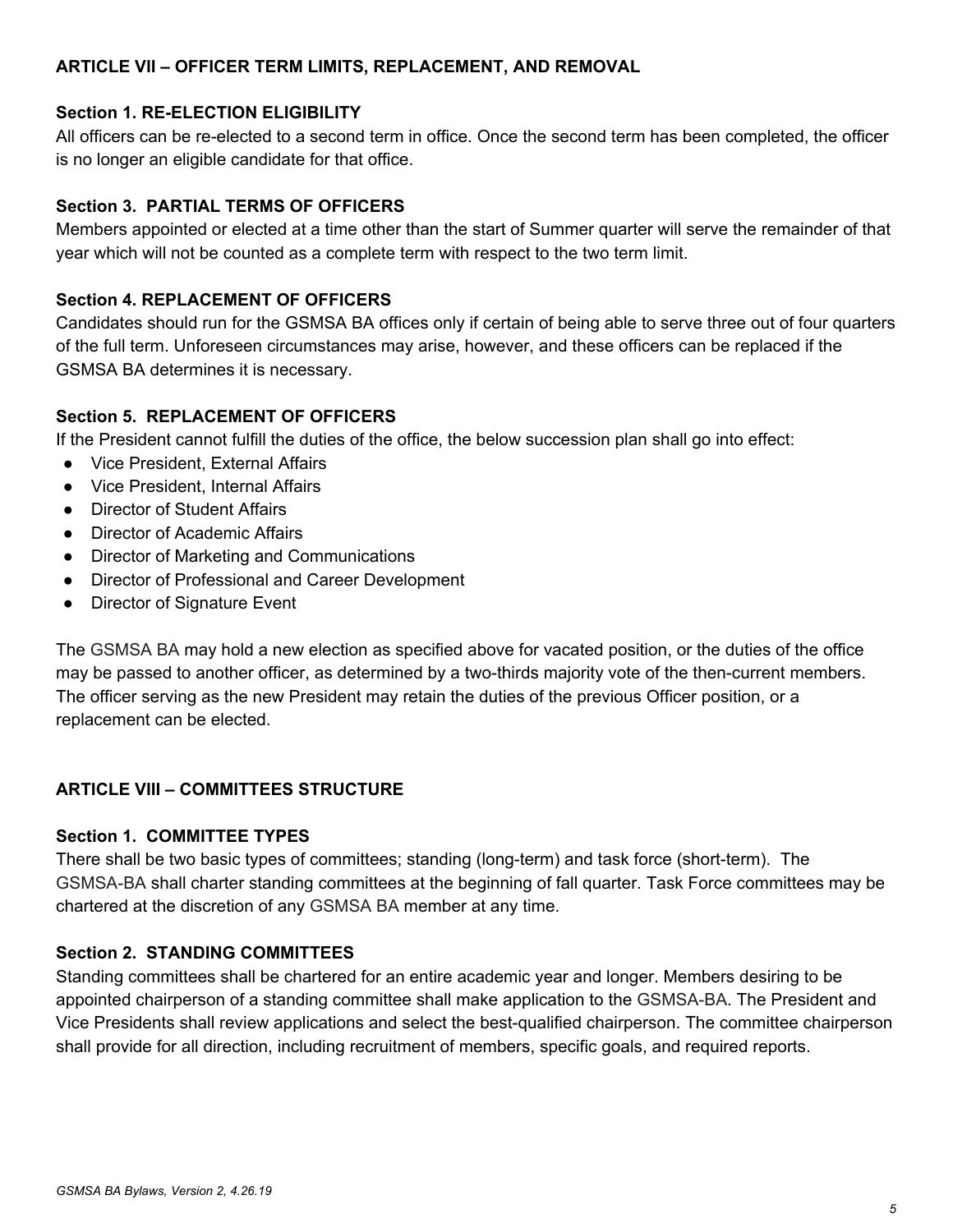#### **Section 3. TASK FORCE COMMITTEES**

Task Force committees shall be chartered for a specific objective and shall be of short duration or until the GSMSA BA deems the committee unnecessary. As noted in *Article VIII, Section 1*, any GSMSA-BA member may charter a task force committee. Members desiring to be appointed chairperson of a standing committee shall make application to the GSMSA BA. The President and Vice Presidents shall review applications and select the best-qualified chairperson. If the actions of the committee are expected to extend beyond 2–3 quarters, the need for the committee shall be reviewed and approved by the GSMSA BA members. Consideration during the review shall be given towards establishing the committee as a standing committee.

## **Section 4. GOVERNING RULES OF ALL COMMITTEES**

Committees are independent from official GSMSA BA roles. They are also fluid year-over-year. That is, if the committee is not deemed vital or in-line with the current goals, it may be terminated. Conversely, when an issue arises through which a committee would be beneficial, it can be instated.

The process for capturing student feedback and creating a committee is as follows:

When student feedback is received, member(s) are responsible for bringing it to the respective officer responsible for this area of concern. The student may also bring this concern to the President and Vice Presidents for discussion. The President, Vice Presidents and member(s) are then responsible for bringing all pertinent information, details, objectives and goals to the GSMSA BA for discussion and to determine if there is the need for a committee.

#### **Governing rules for committees:**

- a. Members can join a committee at any time
- b. Committees can be formed or disbanded when appropriate
- c. Committees will decide internally if they will have a Chair or report up to one of the GSMSA BA Officers
- d. Certain committees may have members of the Bay Area student body when appropriate
- e. If a position has no interested committee member and is deemed vital to the GSMSA BA's functions, one of the following measures may be taken:
	- i. President/Vice Presidents may nominate someone on GSMSA BA. The person must accept the nomination (this is the preferred course of action)
	- ii. The responsibilities will fall on the President or Vice Presidents
	- iii. If the role cannot be filled internally, the committee may reach outside of GSMSA BA for a volunteer from the student body

## **ARTICLE IX – MEETINGS**

## **Section 1. ADMINISTRATIVE MEETINGS**

Administration Meetings are typically held at the discretion of the GSM Administration and are typically held quarterly. Administration meetings shall be announced in advance to all members. Attendance in person or by phone is mandatory for all members unless unavoidable circumstances arise. The member must provide communication of his/her expected absence to the President and Vice Presidents.